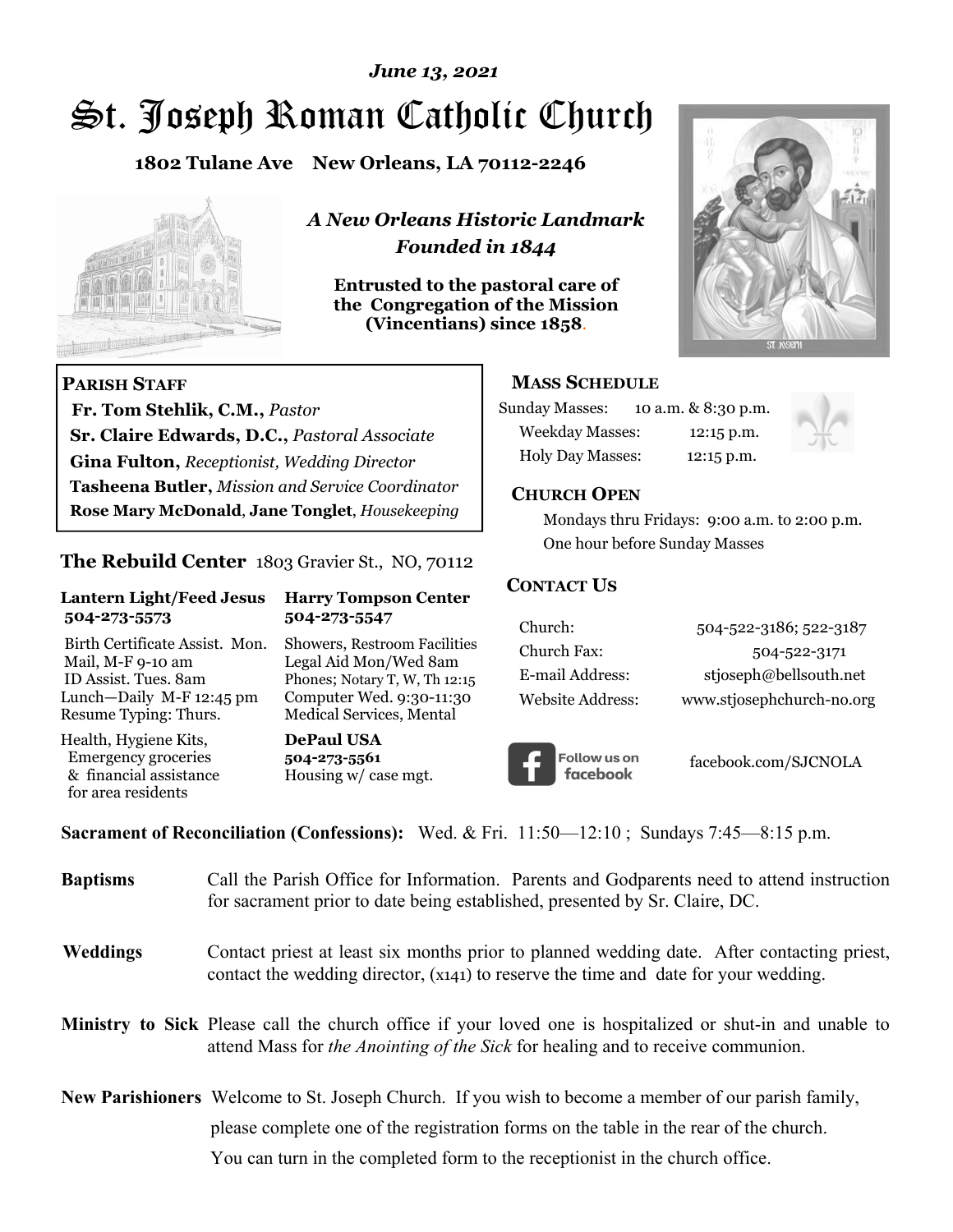### **Eleventh Sunday in Ordinary Time 3. 2021**



### **10:00 am** *St. Joseph Parishioners and Benefactors*

 **8:30 pm Joseph Morales, Jr. +; Myron & Eva Guillory +; Dr. Malcolm Breda** 

| Monday, June 14, 2021-                                            | <i>Sunday, June 13,</i> One in Faith $\#1036$                            |
|-------------------------------------------------------------------|--------------------------------------------------------------------------|
| 12:15 pm Mercedes Cendales +; Souls Purgatory                     | <b>READINGS FOR THE WEEK</b>                                             |
| Tuesday, June 15, 2021-                                           | Monday: 2 Cor 6:1-10; Ps 98:1-4; Mt 5:38-42                              |
| 12:15 pm Monica R. Cruz +                                         | Tuesday: 2 Cor 8:1-9; Ps 146:2, 5-9a; Mt 5:43-48                         |
| Wednesday, June 16, 2021-                                         | Wed.: 2 Cor 9:6-11; Ps 112:1-9; Mt 6:1-6, 16-18                          |
| 12:15 pm Carlos Mladenoff +; Adela Calix +                        | Thursday: 2 Cor 11:1-11; Ps 111:1-8; Mt 6:7-15                           |
| Thursday, June $17,2021$ —                                        | Friday: 2 Cor 11:18-30; Ps 34:2-7; Mt 6:19-23                            |
| 12:15 pm Diedra Steibing                                          | Sat.: 2 Cor 12:1-10; Ps 34:8-13; Mt 6:24-34                              |
| Friday, June 18, 2021-<br>12:15 pm Susan Spalutto; Grant Winand + | Sunday: Jb 38:1, 8-11; Ps 107:23-26, 28-31;<br>2 Cor 5:14-17; Mk 4:35-41 |

**YOUR PRAYERS ARE ASKED FOR THE FOLLOWING PARISHIONERS , WHO ARE IN NEED OF HEALING:** 

 Dorothy Alexander, Jorge Arzuaga, Beatrice Augustin, Anthony Blaise, Clarke Bordelon, Lawrence & Mamie Brown, Angelle Campbell; John & Cindi Caron, Julianna Chevalier; Betsy Conners, Sue Dakote, Gretchen Delo, Joyce Delo, Mary Duet, John & Kathleen Gebbia, Sylvia Daily-Powell, Joseph Delay, Terry Eggleston, Linda Elwood, Francis Frught, Heather Faircloth, Frances Fiegler, Donald Frazier, June & Mark Eiserloh, Shirley Gaither, Roselyn Hansen, John Hakanson, Sarah Hollier-Watkins, Marvin Johnston, Jim Karam, Bill Kroetz, Nowell Lacking, Ken & Bette Kussman, Landy Lanza, James Leung, Andrew Marino, Sara Marino, Karen McCoy, Donna Moore, Maura O'Donovan, CHF, Tina Roderfeld, Bernie Saul; Julius Saul; Pippy Sanders, Louise Sonnier, Mel & Gaspar Schiro; Theard Simms, Fr. Tom Stehlik, CM, Virginia Stehlik, Diedra Steibing, Malcolm Taylor, Jane Tonglet, Fritz Tripkovich, Corliss Truhill; Georgiana Prevost, Martha A. Treen, Marion Vaughn, Ann Wallace; Juanita Ware, Cathleen Ward, Warren Webster, Mary Willis, Lynn Williams.

# **The Year of the Eucharist**

#### **The Creed**

 Following the readings and the homily, we stand together and say the Creed, our profession of faith. The Creed is a solemn statement of belief, a "rule of faith." It states the core of what we believe about God the Father, the Son, and the Holy Spirit. The language of the Creed is knotty and difficult at times, precisely because its purpose is to express with precision what we believe about God. The Creed that we pray most often, the Nicene Creed, came out of the earliest ecumenical councils: Nicea in 325 and Constantinople in 381. It originated in a time of great controversy about the divinity of Christ, and thus the longest section of the Creed relates to Christ, truly human and truly God.

 The Creed is both communal and personal: it is "we," but it is also "I." In the Rite of Christian Initiation of Adults, it is only after listening to the teaching of the Church and professing faith in the Holy Trinity that the candidate is admitted to the sacraments. So it is every Sunday. We listen to the word, we profess our faith, and then we come to the altar.

#### **The Preparation of the Altar**

 The altar is the focal point of our churches. It is a sign of Christ in our midst; indeed, it has been said that "the altar is Christ." The altar is a table "on which the sacrifice of the cross is perpetuated in mystery throughout the ages until Christ comes"; but it is also the place for a festive meal: "a table at which the Church's children assemble to give thanks to God and receive the body and blood of Christ" (*Dedication of an Altar*, 4).

 Both these functions of the altar are clear in the rites for the preparation of the altar that follow the general intercessions, which remind us of the preparations we make at home for a festive meal. The deacon or altar servers come forward and, bowing, place a cloth known as a corporal (from the Latin for "body") over the altar cloth. They place the chalice, the cup to be used in the celebration of the Eucharist, and the *Sacramentary* or *Roman Missal*, which contains the prayers of the Mass, on the altar. These reverent preparations help us to focus on what is about to happen: the sharing of a holy meal, a solemn sacrifice.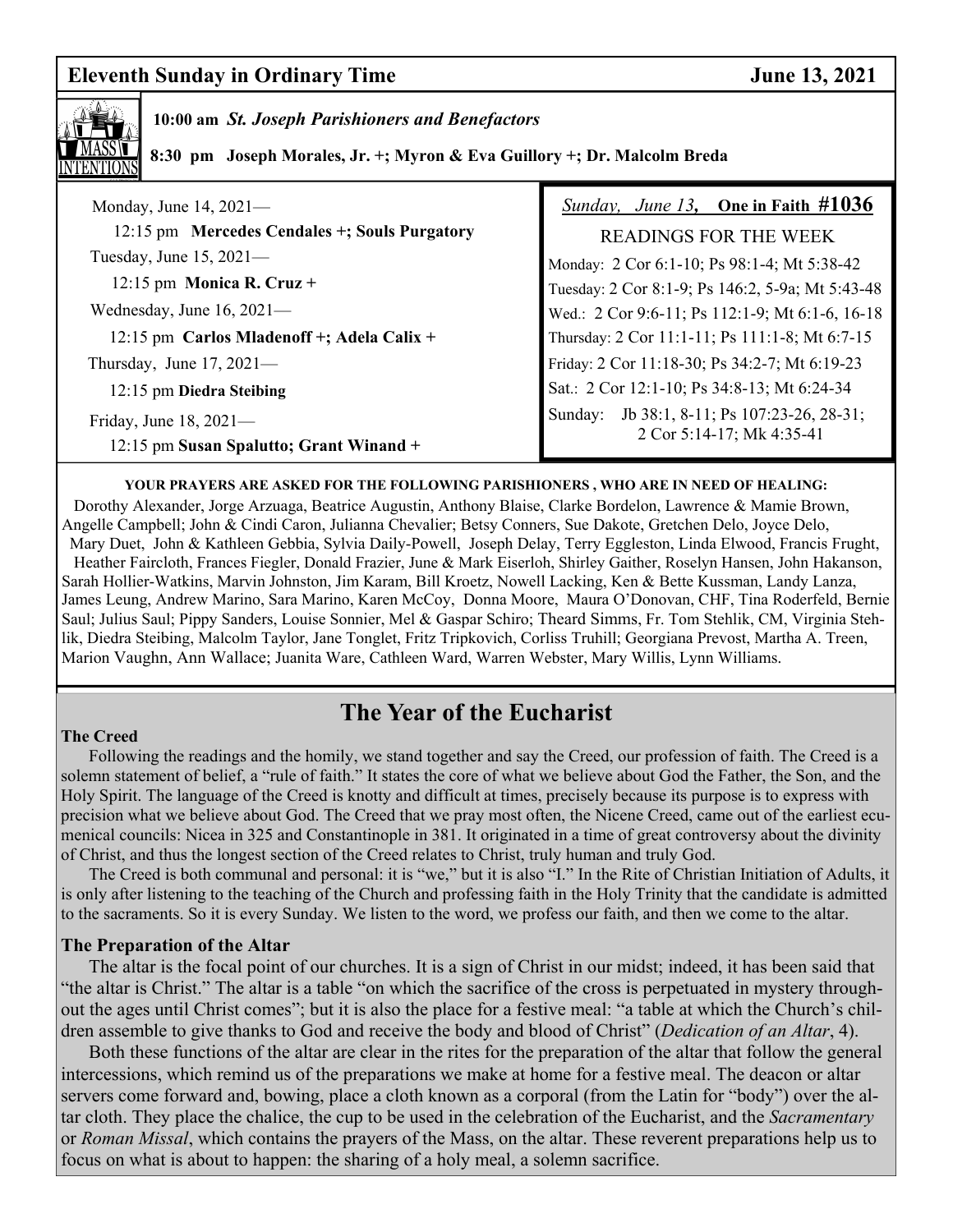They that are planted in the house of the LORD shall flourish in the courts of our God. *—Psalm 92:14*

Please pray for **Scott Jacubowski**, **CM** who will be ordained to the priesthood for the Congregation of the Mission (Vincentians) at St. Vincent Church in Los Angeles on Friday, June 25, 2021.

**TREASURE & STEWARDSHIP** 

 **June 6, Parish..……….……\$ 3,496.00** 

 **Capital Campaign……….. 1,170.00** *Thank you for your generosity*

#### **GOD'S TIME**

We either pay attention to or ignore "clock time" as we play in the summer sun and note the earth's tilt and the lengthening days. We live by time. We reckon time in seconds and minutes and hours, also suppertime and summertime. God keeps another sort of time. God speaks to us of "saving time," that is, the time of salvation. This sense of time

is called *kairos*, and this time is always now, always present and available, always revealing, often surprising. This Sunday's readings alert us to the reality and the import of God's time. Ezekiel and the Gospel of Mark remind

us that our labor and our plotting and our planning rest in God. For God takes our smallest efforts and makes of them great works. Paul points us to the "harvest" time, urges us to be watchful for its coming, and calls us to recognize that we must spend our time pleasing God.



#### **TODAY'S READINGS**

**First Reading** — I have lifted high the lowly tree (Ezekiel 17:22-24).

**Psalm** — Lord, it is good to give thanks to you (Psalm 92).

**Second Reading** — Whether we are at home or away, we aspire to please the Lord (2 Corinthians 5:6-10).

**Gospel** — It is the smallest of all seeds, and becomes the largest of plants (Mark 4:26-34).

Notre Dame Seminary is offering a "**Eucharist Lecture Series**." for the Year of the Eucharist! On Wed., June 16th, 2021, Fr. Michael Champagne will speak on: "*The Eucharist and Human Suffering*" with Eucharistic Adoration beginning at 5:30 PM followed by a lecture and Q&A from 6:00- 7:00 PM. This event is FREE and open to the public. You can attend either in person (socially distanced) or virtually, but space is limited, so make sure to RSVP. Virtual attendees will receive streaming information via email on the day of the event. Please register by Tuesday, June 15th at 5:00 PM.

**Christ in the City**, returns this spring! The hour of Eucharistic Adoration and Sacrament of Reconciliation for young adults in their late teens, 20s, and 30s, on June 1st at 7:15 PM at St. Rita, [2729 Lowerline St.] There will be no social hour to follow the June gathering. For more information, please contact James Behan, at yam@archno.org. Christ in the City is sponsored by the CYO/Youth & Young Adult Ministry Office of the Archdiocese of New Orleans.

# **Pope Francis'** *June* **Intention**

 **The Beauty of Marriage** 

 For all who are preparing for marriage with the sup port of a Christian community: may they grow in love, with generosity, faithfulness and patience.

**SANCTUARY CANDLE AND MASS INTENTIONS**

 The Sanctuary Candle is burning this week in memory of **Carlos Mladenoff.** To reserve the Sanctuary Candle in memory of someone or for a special intention, call the church office (504-522-3186). The offering is \$15 for one week. The offering for Mass intentions is \$5.00.

#### **CHARTER FOR THE PROTECTION OF CHILDREN AND YOUNG PEOPLE**

In response to the Charter for the Protection of Children and Young People from the United States Conference of Catholic Bishops, the Archdiocese of New Orleans continues to make the Hot Line available for anyone who has been hurt or sexually abused by anyone who works for the Church. The Hot Line continues to be available; the number is (504) 522-5019. In continuing our commitment to support and to heal, we invite and encourage individuals who have been hurt or sexually abused recently or in the past by clergy, religious or other employees of the Archdiocese to call our Hot Line and your message will be received confidentially by a mental health professional. Anyone can make a direct call during regular business hours to the Victims' Assistance Coordinator at (504) 861-6253.